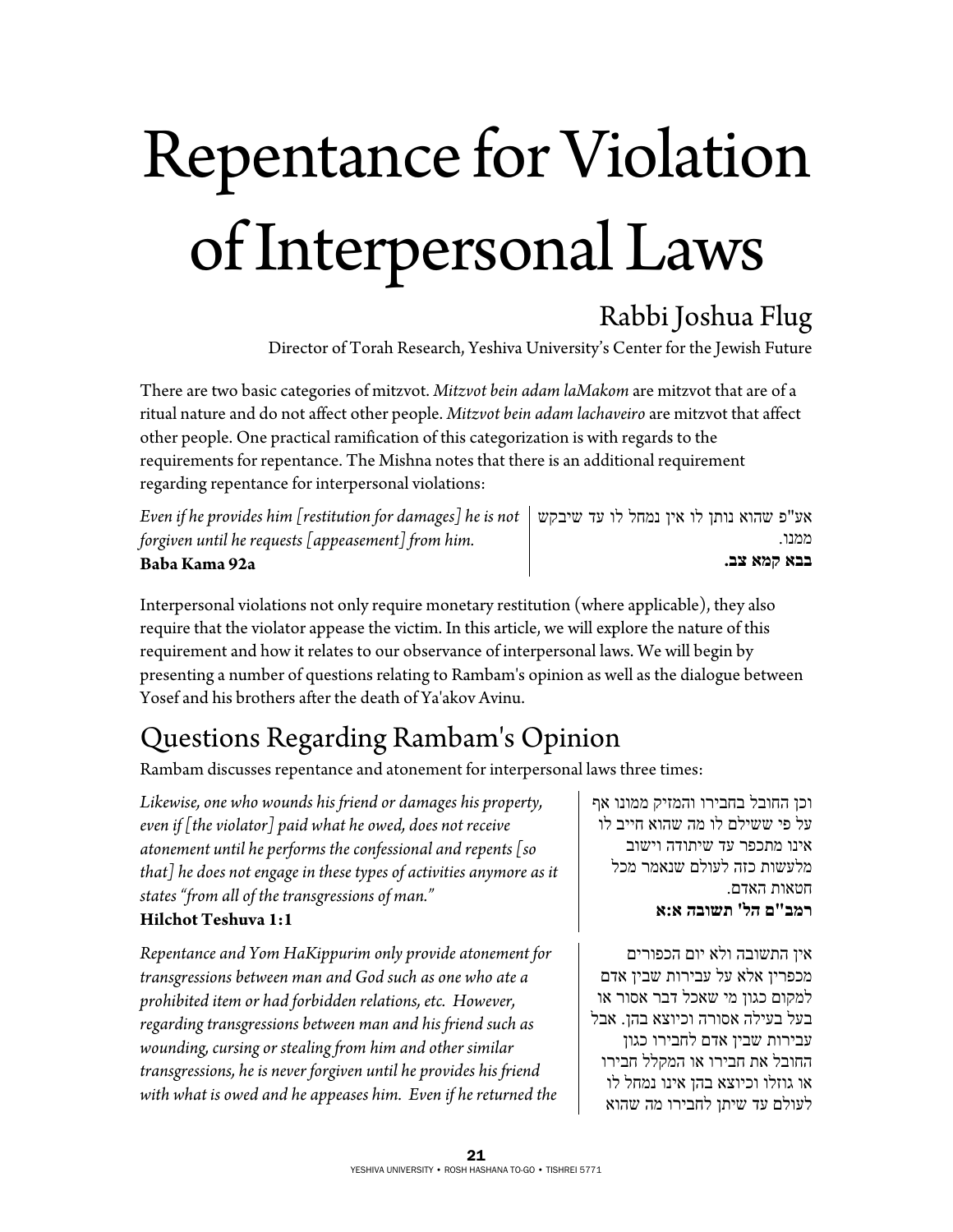*money that he owed, he must appease him and ask him for forgiveness. Even if he only angered him with words, he must appease him and embrace him until [the victim] forgives [the violator]. If the friend does not want to forgive, one should bring a row of three people who are his friends who will embrace him and request [forgiveness] from [the victim]. If he is still not appeased, he should repeat this a second and third time. If he is still not appeased, [the violator] may leave him and walk away and the one who does not want to forgive is the transgressor. If the [victim] is his teacher, he must try to appease him, even one thousand times until [the teacher] forgives him.* 

#### **Hilchot Teshuva 2:9**

*Damage to a person's body cannot be compared to damage to a person's property. If one damages a person's property, once he paid for what he owes, he has received atonement. However, if one wounded another person, even if he paid him for the five forms of damage, he does not receive atonement. Even if he offered all of the rams of Neviot, he does not receive atonement and his transgression is not forgiven until he asks for appeasement from the victim and the victim forgives him.* 

חייב לו וירצהו. אע"פ שהחזיר לו ממון שהוא חייב לו צריך לרצותו ולשאול ממנו שימחול לו. אפילו לא הקניט את חבירו אלא בדברים צריך לפייסו ולפגע בו עד שימחול לו. לא רצה חבירו למחול לו מביא לו שורה של שלשה בני אדם מריעיו ופוגעין בו ומבקשין ממנו. לא נתרצה להן מביא לו שניה ושלישית לא רצה מניחו והולך לו וזה שלא מחל הוא החוטא. ואם היה רבו הולך ובא אפילו אלף פעמים עד שימחול לו. **רמב"ם הל' תשובה ב:ט**

אינו דומה מזיק חבירו בגופו למזיק ממונו. שהמזיק ממון חבירו כיון ששלם מה שהוא חייב לשלם נתכפר לו. אבל חבל בחבירו אע"פ שנתן לו חמשה דברים אין מתכפר לו. ואפילו הקריב כל אילי נביות אינו מתכפר לו ולא נמחל עונו עד שיבקש מן הנחבל וימחול לו. **רמב"ם הל' חובל ומזיק ה:ט**

#### **Ramban, Hilchot Chovel 5:9**

There are two apparent discrepancies in Rambam's formulation of this concept:

- 1) Rambam is of the opinion that one must appease the victim in order to receive atonement. Yet, in Rambam's initial presentation (*Hilchot Teshuva* 1:1), he does not require appeasement. Why does Rambam omit appeasement in the initial presentation?
- 2) When Rambam provides examples of interpersonal transgressions that require appeasement (in *Hilchot Teshuva* 2:9), he includes theft as an example. Yet, Rambam (in *Hilchot Chovel* 5:9) states explicitly that only bodily harm requires appeasement and not damage to property. Why then, does Rambam include theft on the list of transgressions that require appeasement?

# Questions Regarding the Appeasement of Yosef

After the death of Ya'akov Avinu, the Torah records the following exchange:

*And they sent a message unto Joseph, saying: 'Your father did command before he died, saying: So shall you say to Joseph: Forgive, I pray now, the transgression of your brethren, and their sin, for that they did evil to you. And now, we pray, forgive the transgression of the servants of the God of your father.' And Joseph wept when they spoke to him. And his brethren also went and fell down before his face; and they said: 'Behold, we are your bondmen.' And Joseph said* 

ויצוו אל יוסף לאמר אביך צוה לפני מותו לאמר: כה תאמרו ליוסף אנא שא נא פשע אחיך וחטאתם כי רעה גמלוך ועתה שא נא לפשע עבדי אלהי אביך ויבך יוסף בדברם אליו: וילכו גם אחיו ויפלו לפניו ויאמרו הננו לך לעבדים: ויאמר אלהם יוסף אל תיראו כי התחת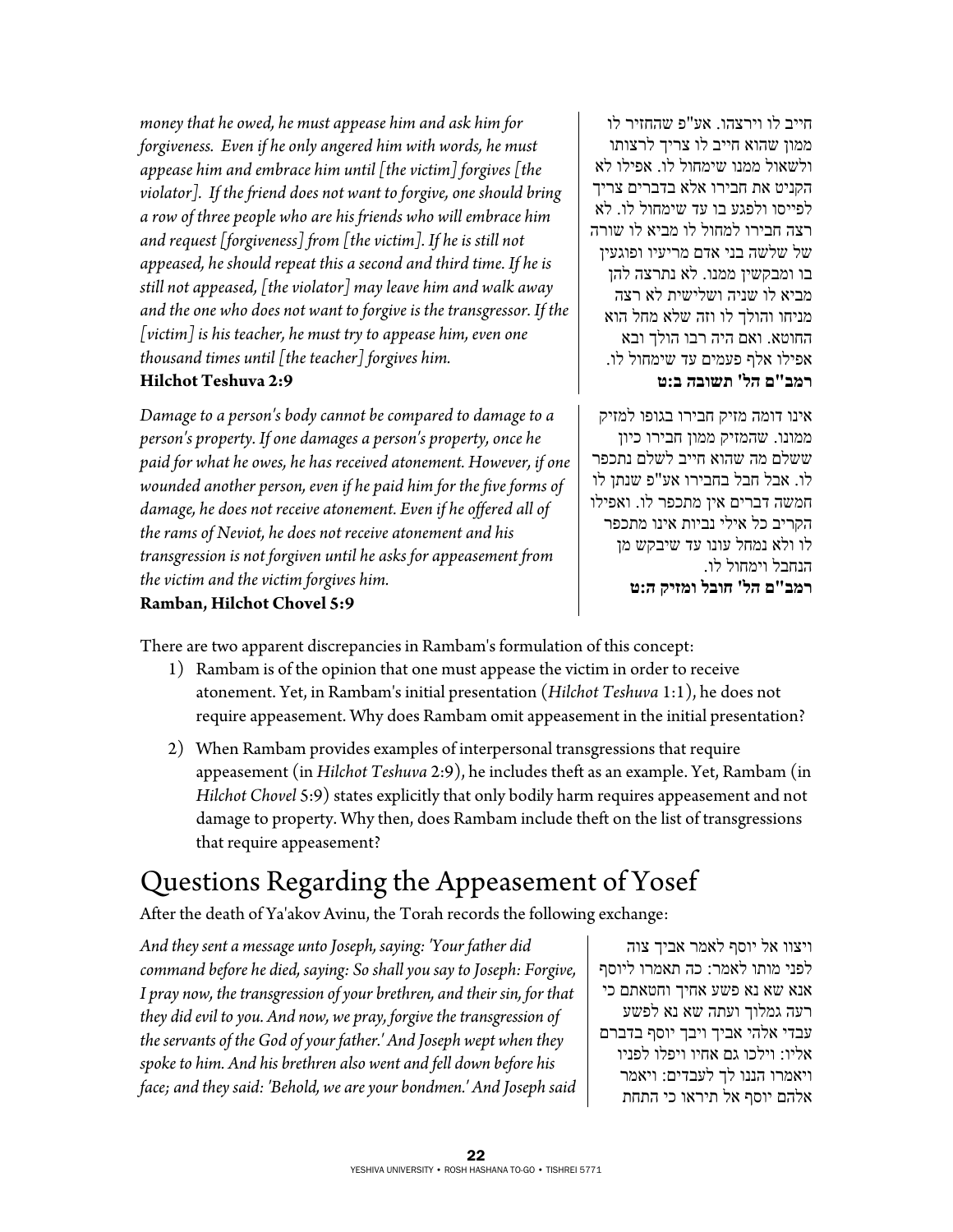*to them: 'Fear not; for am I in the place of God? And as for you, you meant evil against me; but God meant it for good, to bring to pass, as it is this day, to save many people.* 

**Bereishit 50:16-20 (adapted from JPS translation)**

אלהים אני: ואתם חשבתם עלי רעה אלהים חשבה לטבה למען עשה כיום הזה להחית עם רב: **בראשית נ:טז-כ**

According to the Gemara, the request of the brothers satisfied the requirement of appeasement. In fact, the Gemara derives one of the laws of appeasement from this exchange:

| R. Jose b. Hanina said: One who asks pardon of his neighbour        |  | אמר ר' יוסי בר חנינא כל המבקש |  |             |
|---------------------------------------------------------------------|--|-------------------------------|--|-------------|
| need do so no more than three times, as it is said: Forgive. I pray |  | מטו מחבירו אל יבקש ממנו יותר  |  |             |
| thee now $\dots$ and now we pray thee.                              |  | משלש פעמים שנאמר אנא שא נא    |  |             |
| Yoma 87a (Soncino Translation)                                      |  |                               |  | ועתה שא נא. |
|                                                                     |  |                               |  | יומא פז.    |

There are a number of questions that one might ask regarding the appeasement of Yosef:

- 1) There is a tradition (See Rabbeinu Bachya, Bereishit 44:17) that the ten martyrs murdered by the Romans (*asarah harugei malchut*) served to atone for the sale of Yosef. If the brothers satisfied the requirement to appease Yosef, why was there a need for atonement?
- 2) After the brothers requested appeasement three times, Yosef responded that there was no appeasement necessary. How then can this serve as the source that after three requests, there is no requirement to ask for appeasement? Perhaps the brothers would have asked for appeasement many more times had Yosef responded differently?
- 3) Yosef did not respond to the request with a direct sign of appeasement. Rather he stated that no appeasement was necessary. Why was no appeasement necessary? R. Chaim ben Atar (1696-1743), *Ohr HaChaim* 50:20, explains that it is comparable to someone who wanted to give a cup of poison to another individual, but ended up providing a cup of wine. *Ohr HaChaim*'s explanation seems to raise more questions than it answers. How can one compare the sale of Yosef to a failed assassination attempt? Weren't Yosef's brothers successful in causing Yosef to suffer? Furthermore, the Gemara, *Nazir* 23a, states that atonement is required even for a failed attempt at a transgression. Even if one were to categorize the sale of Yosef as a failed attempt, wouldn't the brothers have still required atonement?

## The Role of Appeasement in the *Teshuva* Process

There are a two principles regarding violation of interpersonal laws that if combined, provide an insight into the role of appeasement in the *teshuva* process. First, R. Shlomo Zalman of Vilna (1756-1788, cited in *Toldot Adam* ch. 5) and R. Shmuel Garmizan (17th century, cited in *P'ri Chadash*, *Orach Chaim* 606:1) state that when one violates an interpersonal transgression, one must not only appease the person who was wronged, one must also repent before God for the violation of the Torah's commandment. Based on this idea, R. Shlomo Zalman of Vilna explains the apparent discrepancy in the rulings of Rambam in *Hilchot Teshuva*. Rambam's initial presentation of repentance for violation of interpersonal transgressions does not include a requirement to appease the victim because Rambam is focused on the method of repentance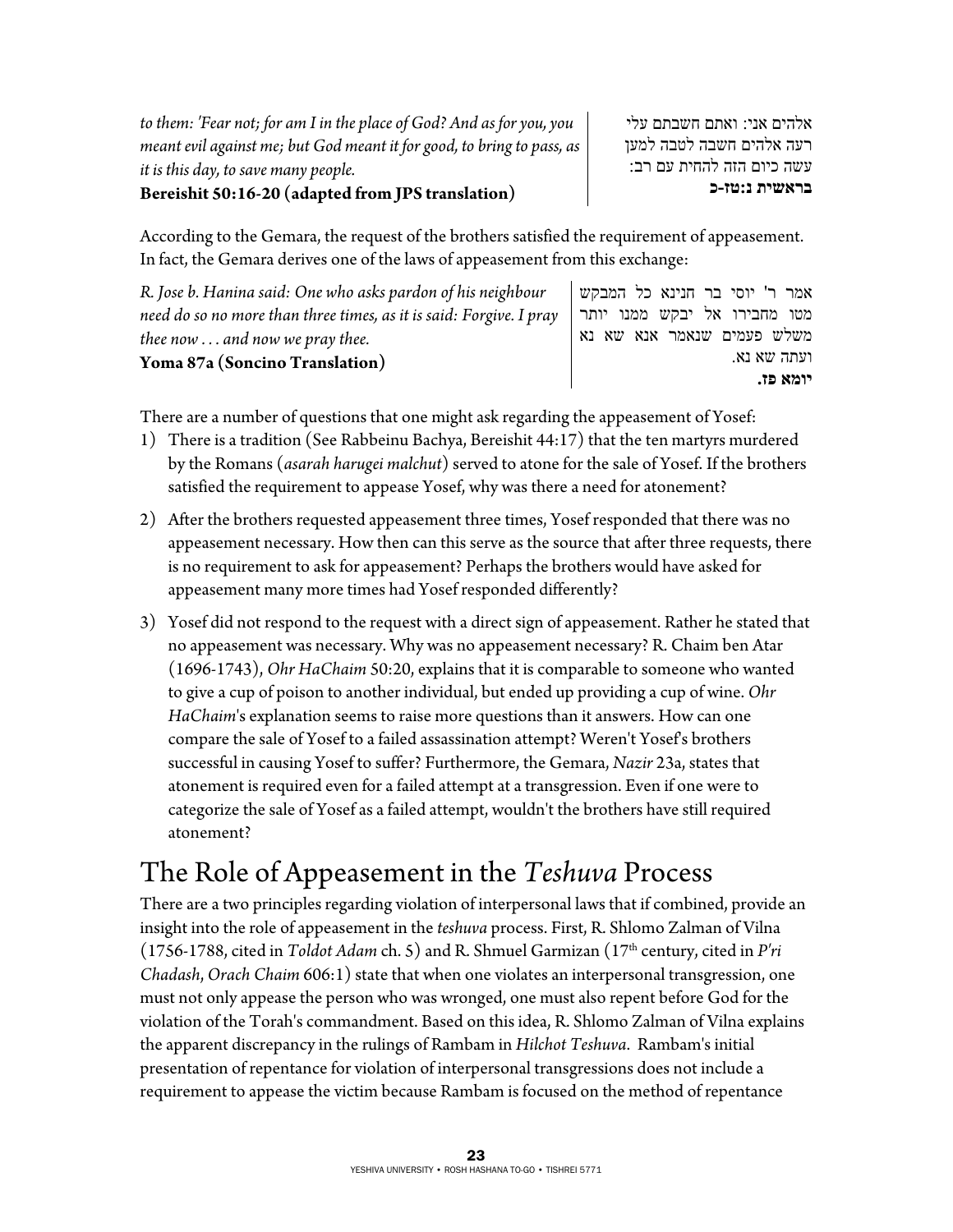before God. The repentance process itself does not require any form of appeasement. Appeasement is a necessary component of the atonement process. If one does not appease the person who was wronged, one cannot receive atonement, even if the repentance process was completed.

Second, R. Yisrael Salanter (1810-1883)discusses the Talmudic concept (see *Baba* Metzia 75b) that certain wrongdoings in the marketplace have no legal recourse but allow one party to bear a grudge (*tar'omet*) against the other party:

*Nevertheless, the explanation of the concept is that a tar'omet is grudge that one bears in one's heart. Regarding interpersonal transgression, if one person sins against another person, even if he angered him with words, he must appease him … and as long as he did not appease him, it is permissible [for the victim] to bear a grudge against [the violator] just that if the victim appeased him, he should not be unrelenting to forgive. The same applies if a person violates another person's property indirectly. Even though one is exempt from paying for indirect damages and there is no legal recourse, the victim may bear a grudge against the violator. However, bearing a grudge against another individual for no legitimate reason is a serious transgression.*  **Ohr Yisrael, Netivot Ohr 58a** 

1

אולם ביאור הדבר הוא כי ענין תערומת הוא קפידא וטינא בלב, והנה עבירות שבין אדם לחבירו, אם יחטא איש לאיש, אפילו לא הקניטו אלא בדברים, צריך לרצות אותו ולפייסו, וכמבואר גמ' יומא דף פ"ז, וכ"ז שלא פייסו הנה עפ"י דין רשאי להיות לו עליו תערומת וקפידא, רק אם חבירו פייסו לא יהא המוחל אכזרי מלמחול, וכן אם יחטא איש לחבירו בדברים שבממון ע"י גרמא, אך כי גרמא בנזקין הוא פטור ואין לו עליו תביעת ממון, מ"מ רשאי להיות לו עליו תרעומת, אולם שיהיה לאדם על חבירו תרעומת וקפידא על חנם הוא עון גדול מאוד. **אור ישראל, נתיבות אור נח.** 

According to R. Yisrael Salanter, one is not permitted to bear a grudge against someone else unless one was the victim of a violation of an interpersonal law by that person. When that person appeases the victim and the victim accepts the appeasement, the victim can no longer bear a grudge.

If one combines the ideas of R. Shlomo Zalman of Vilna and R. Yisrael Salanter, one can posit that the only purpose of appeasement is to remove the grudge that the victim bears against the violator. When the victim bears a grudge against the violator, the violator cannot receive atonement, even if he repents. Once the grudge is removed, the atonement process is the same as a violation of a *bein adam laMakom* transgression.

There is another comment of R. Yisrael Salanter that is consistent with this idea. It is recorded<sup>55</sup> that R. Yisrael Salanter was of the opinion that if one violated an interpersonal law but the victim is not aware of the violation (e.g. the violator slandered the victim and the victim never found

<sup>55</sup> R. Binyanim Zilber, *Az Nidberu* 7:66, and R. Ahron Soloveichik, *Parach Mateh Aharon*, *Hilchot Dei'ot* 7:5, both record that when R. Yisrael Meir Kagan asked R. Yisrael Salanter for an approbation for his book *Chafetz Chaim*, R. Yisrael Salanter objected to the ruling in *Chafetz Chaim* (in section I, 4:12) that if one spoke *lashon harah* about another individual and the other individual is not aware of the transgression, one must reveal the transgression in order to receive atonement. R. Yisrael Salanter felt that it is better not to inform the victim of the transgression. R. Moshe Shternbuch, *Moadim U'Zemanim* 1:54, records R. Yisrael Salanter's ruling without mentioning the episode with R. Kagan.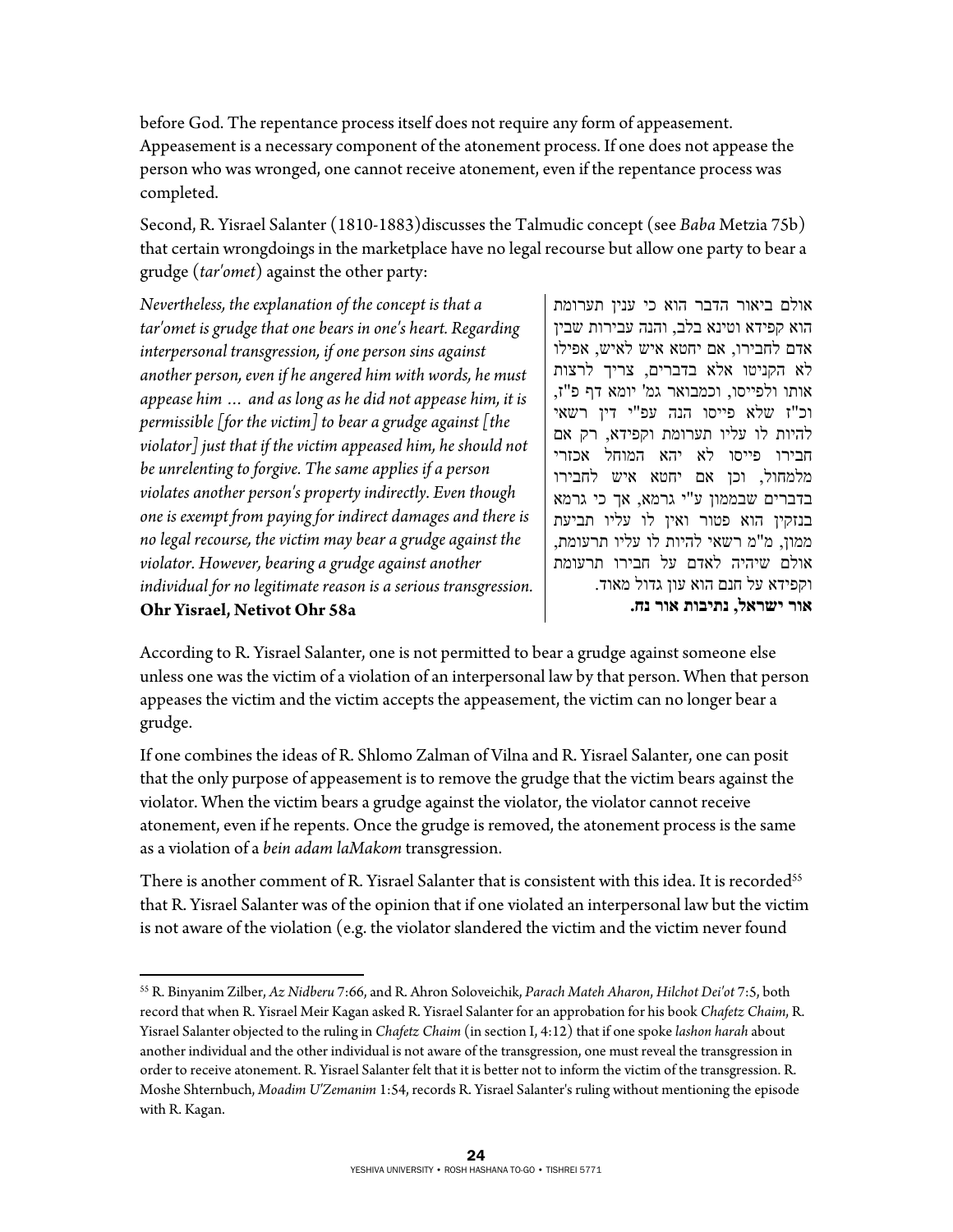out), one should not approach the victim for appeasement and make him aware of the violation because it will cause him anguish. How can one fully atone for the violation without appeasing the victim? One must conclude that appeasement is only necessary to eliminate a grudge that the victim bears against the violator. If the victim is not aware of the violation, there is no grudge and one can receive atonement.

Based on this idea, one can explain a comment of R. Menachem Meiri (1249-1306):

*The thought component is not a critical factor in interpersonal violations for if one thought to steal or wound another individual and then calmed down and didn't allow the thoughts to come to fruition, there is no requirement for appeasement. Nevertheless, one must still confess to God. It is also true according to some commentators [that require repentance for thoughts] that if someone hates another in his heart and violates "Do not hate your brother in your heart," after one abandons that thought and begins to love that individual, there is no requirement to appease that individual. However, one must confess to God for violating the prohibition against hatred.*  **Chibbur HaTeshuva 1:7** 

אבל חלק המחשבה לא יחשב עון גמור בעבירות שבין אדם לחברו, שאם חשב לגזלו או לחבלו ועצר כח ולא צרף מחשבתו למעשה אין לו על זה צרך פיוס לחברו, אלא שמכל מקום צריך להתודות לשם, וכן על דעת קצת מפרשים אם שנאו שנאת הלב שהוא עובר על מצות לא תשנא את אחיך בלבבך, אחר שעזב מחשבתו וכללו באהבתו אין צריך לפייסו אבל שיתודה לשם ממה שעבר בשנאתו אותו. **חיבור התשובה א:ז** 

According to Meiri, any interpersonal violation that remained in one's thoughts and never translated to action does not require appeasement. Yet, one must still perform *teshuva*. If there is a requirement for *teshuva*, why is there no requirement for appeasement? Based on the idea presented above, one can explain that when the violation only took place in one's thoughts, the victim is not aware of the violation and therefore, does not bear a grudge. When there is no grudge, there is no requirement for appeasement and the *teshuva* process is similar to a violation of a *bein adam laMakom* transgression.

There is a prayer that appears in some *siddurim* before *Kol Nidre* that states that the one reciting the prayer forgives all of those who have committed wrongdoings against him. Some recite a shorter version of this prayer on a nightly basis. Can the violator receive atonement if the victim forgives without the request of the violator? According to the idea presented above, the purpose of this prayer is to remove any grudge one bears against others. This prayer is a declaration that one does not bear a grudge against anyone else. Once the grudge is removed, the violator must still repent for the violation, but he is not required to appease the victim.<sup>56</sup>

R. Avraham de Boton (c. 1560-1605), *Lechem Mishneh*, *Hilchot Chovel U'Mazik* 5:9, alludes to this approach in resolving the other apparent discrepancy in Rambam's writings. *Lechem Mishneh* suggests that although Rambam does not require appeasement if there was only damage to property, Rambam requires appeasement in the case of theft because the thief also causes emotional (or physical) suffering to the victim through his theft. If one accidentally damaged property and there was reimbursement for the damage, the damager did not cause any

 $\overline{a}$ 

<sup>56</sup> See *Az Nidberu* 2:65, and 7:65, and R. Yekutiel Halberstam, *Divrei Yatziv*, *O*.*C*. 1:258, who rule that if the violator knows that the victim has completely forgiven the violator for his transgression, there is no requirement to appease.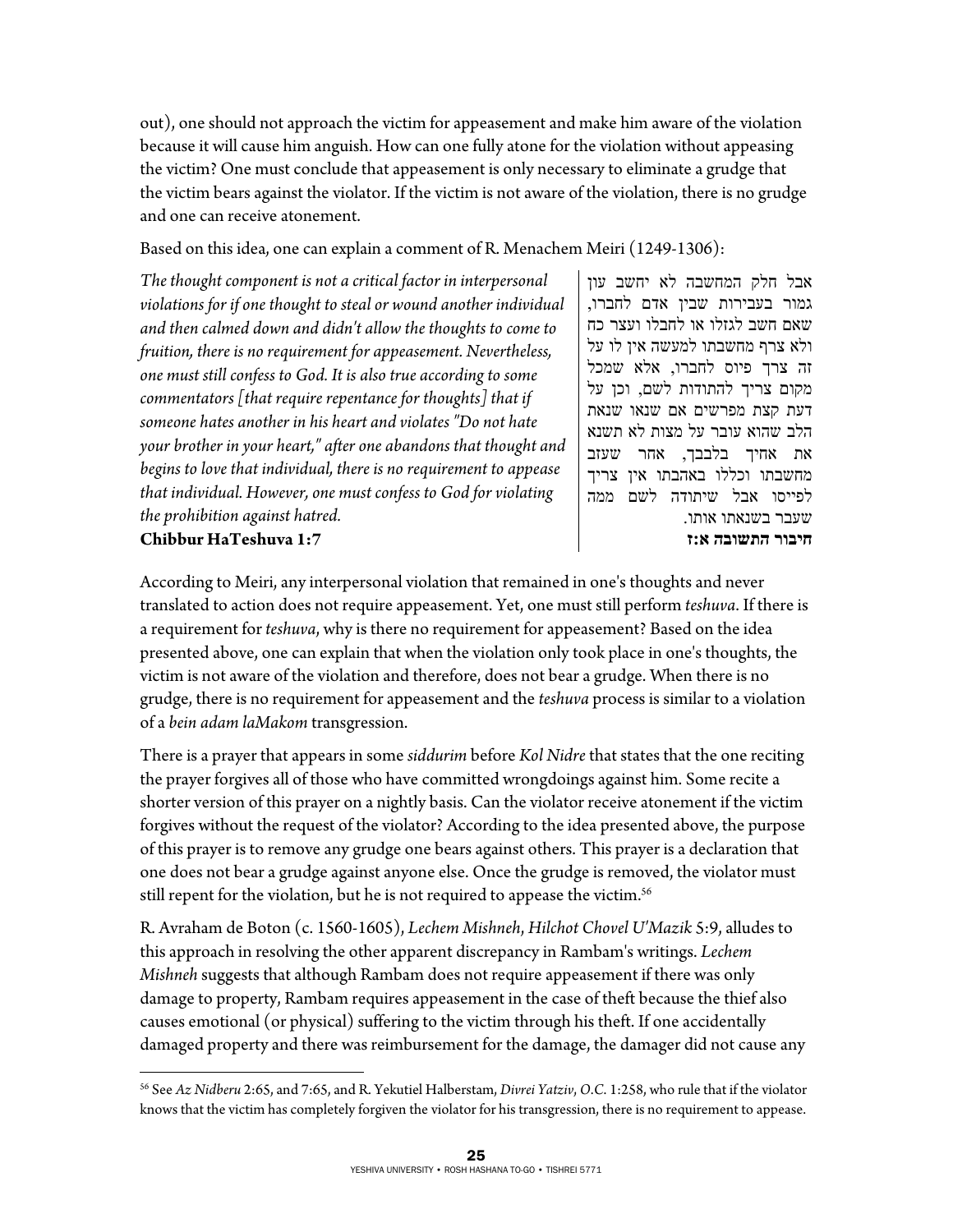suffering and does not require appeasement. *Lechem Mishneh* also seems to subscribe to the idea that appeasement is only necessary in a case where the victim is entitled to bear a grudge against the violator.

Based on this idea, we can understand why one is only required to attempt appeasement three times. After three sincere attempts at appeasement, the victim loses his right to bear a grudge against the violator. Once there is no right to bear a grudge, the requirement for appeasement dissipates. This explains why Rambam states "If he is still not appeased, [the violator] may leave him and walk away and the one who does not want to forgive is the transgressor." Once the right to bear a grudge is lost, it is prohibited to bear a grudge. Therefore, if the victim refuses to forgive after three attempts at appeasement, he is considered a sinner.

# Understanding the Appeasement of Yosef

The approach we presented above is compatible with a number of comments relating to the appeasement of Yosef. The *Ba'alei HaTosafot* note the peculiar timing of the request of the brothers for appeasement:

*Why didn't they express this while their father was still alive? It is because they said "Why should we arouse the hatred that has since been forgotten?" Upon returning from burying their father, Yosef passed the pit that his brothers threw him into and said "Blessed [is He] who performed a miracle for me in this place." They said "There is still hatred buried in his heart." It was then that they expressed to Yosef [their father's wish.]* 

ובחיי אביהם למה לא צוו אלא אמרו מה לנו לעורר השנאה שהרי כבר שכחה והלכה לה כיון שחזרו מלקבור אביהם ועבר יוסף על הבור שהשליכוהו אחיו אמר ברוך שעשה לי נס במקום הזה אמרו עדיין יש שנאה טמונה בלבו מיד ויצוו אל יוסף. **דעת זקנים בראשית נ:טז**

**Da'at Zekeinim, Bereishit 50:16** 

According to the *Ba'alei HaTosafot* , the brother did not feel that they had any requirement to appease Yosef because they assumed that Yosef had "forgotten" about the event. It was only when they realized that Yosef still bore a grudge that they felt that there was a need to appease him. The comments of the *Ba'alei HaTosafot* highlight the idea that the requirement for appeasement is a function of a grudge that the victim bears against the violator $57$ 

R. Yehuda HaChasid (1140-1217) explains the cryptic statement of Yosef that the brothers were not required to appease him:

*This is what [Yosef] said: "If it did not turn out well you would have been required to appease. However, since God meant it for the good, for both you and me, you do not require any forgiveness from me. Nevertheless, you do require forgiveness from God as one who thought to do harm, even if it turned out good."* 

**Sefer Chasidim no. 1825 (Berlin edition)** 

 $\overline{a}$ 

אלא כך אמר אילו לא נעשה לטובה הייתם צריכים מחילה אבל כיון שהאלקים חשבה לטובה לכם ולי הרי ממני אינכם צריכים מחילה אבל מן הקב"ה אתם צריכים מחילה מי שיחשוב רעה אע"פ שלטובה נהפך. **ספר החסידים ס' תתתתרכה (דפוס ברלין)** 

<sup>57</sup> The comments of the *Ba'alei HaTosafot* seem to indicate that one may rely on implied appeasement. It is not clear whether implied appeasement is accepted by other authorities. Furthermore, it is possible that the *Ba'alei HaTosafot* do not concur that the brothers' reliance on implied appeasement was acceptable.